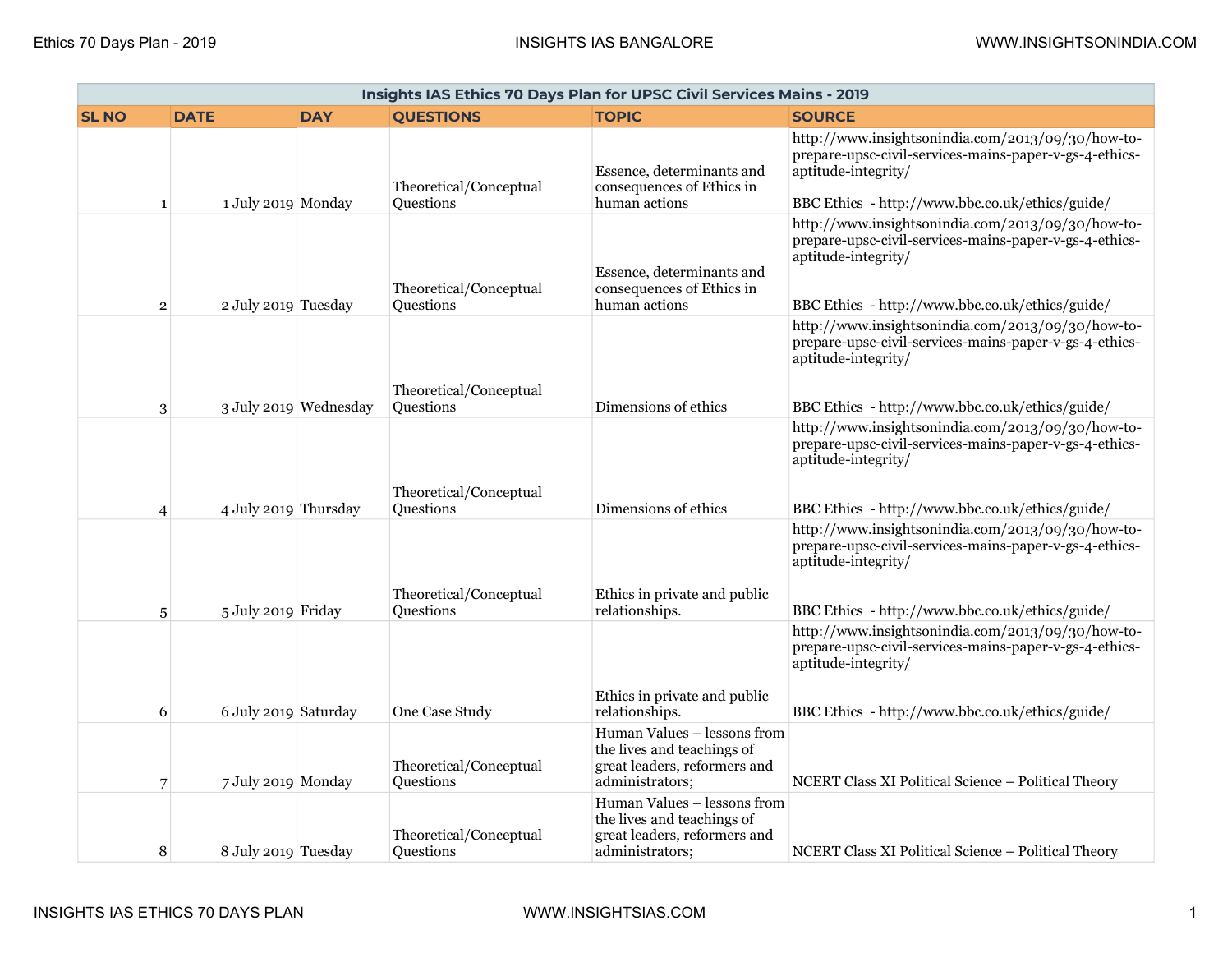| 9  |                        | 9 July 2019 Wednesday | <b>Two Case Studies</b>             | Human Values - lessons from<br>the lives and teachings of<br>great leaders, reformers and<br>administrators;                                                                                                                   | NCERT Class XI Political Science - Political Theory                                                                                                                     |
|----|------------------------|-----------------------|-------------------------------------|--------------------------------------------------------------------------------------------------------------------------------------------------------------------------------------------------------------------------------|-------------------------------------------------------------------------------------------------------------------------------------------------------------------------|
| 10 | 10 July 2019 Thursday  |                       | <b>Two Case Studies</b>             | Human Values - lessons from<br>the lives and teachings of<br>great leaders, reformers and<br>administrators;                                                                                                                   | NCERT Class XI Political Science - Political Theory                                                                                                                     |
| 11 | 11 July 2019 Friday    |                       | Theoretical/Conceptual<br>Questions | Role of family, society and<br>educational institutions in<br>inculcating values.                                                                                                                                              | http://www.insightsonindia.com/2013/09/30/how-to-<br>prepare-upsc-civil-services-mains-paper-v-gs-4-ethics-<br>aptitude-integrity/                                      |
| 12 | 12 July 2019 Saturday  |                       | Two Case Studies                    | Role of family, society and<br>educational institutions in<br>inculcating values.                                                                                                                                              | http://www.insightsonindia.com/2013/09/30/how-to-<br>prepare-upsc-civil-services-mains-paper-v-gs-4-ethics-<br>aptitude-integrity/                                      |
| 13 | 13 July 2019 Monday    |                       | Theoretical/Conceptual<br>Questions | Attitude: content, structure,<br>function                                                                                                                                                                                      | <b>NCERT Class XII Psychology</b>                                                                                                                                       |
| 14 | 14 July 2019 Tuesday   |                       | Theoretical/Conceptual<br>Questions | Attitude: content, structure,<br>function                                                                                                                                                                                      | <b>NCERT Class XII Psychology</b>                                                                                                                                       |
| 15 | 15 July 2019 Wednesday |                       | Theoretical/Conceptual<br>Questions | Attitude: its influence and<br>relation with thought and<br>behaviour                                                                                                                                                          | <b>NCERT Class XII Psychology</b>                                                                                                                                       |
| 16 | 16 July 2019 Thursday  |                       | <b>Two Case Studies</b>             | Attitude: its influence and<br>relation with thought and<br>behaviour                                                                                                                                                          | <b>NCERT Class XII Psychology</b>                                                                                                                                       |
| 17 | 17 July 2019 Friday    |                       | One Case Study                      | Moral and political attitudes                                                                                                                                                                                                  | <b>NCERT Class XII Psychology</b>                                                                                                                                       |
| 18 | 18 July 2019 Saturday  |                       | <b>Two Case Studies</b>             | Social influence and<br>persuasion                                                                                                                                                                                             | <b>NCERT Class XII Psychology</b>                                                                                                                                       |
| 19 | 19 July 2019 Monday    |                       | Theoretical/Conceptual<br>Questions | Aptitude and foundational<br>values for Civil Service,<br>integrity, impartiality and<br>non-partisanship, objectivity,<br>dedication to public service,<br>empathy, tolerance and<br>compassion towards the<br>weakersections | http://www.insightsonindia.com/2013/09/30/how-to-<br>prepare-upsc-civil-services-mains-paper-v-gs-4-ethics-<br>aptitude-integrity/<br>ARC Report - Ethics in Governance |
| 20 | 20 July 2019 Tuesday   |                       | Theoretical/Conceptual<br>Questions | Aptitude and foundational<br>values for Civil Service,<br>integrity, impartiality and<br>non-partisanship, objectivity,<br>dedication to public service,<br>empathy, tolerance and<br>compassion towards the<br>weakersections | http://www.insightsonindia.com/2013/09/30/how-to-<br>prepare-upsc-civil-services-mains-paper-v-gs-4-ethics-<br>aptitude-integrity/<br>ARC Report - Ethics in Governance |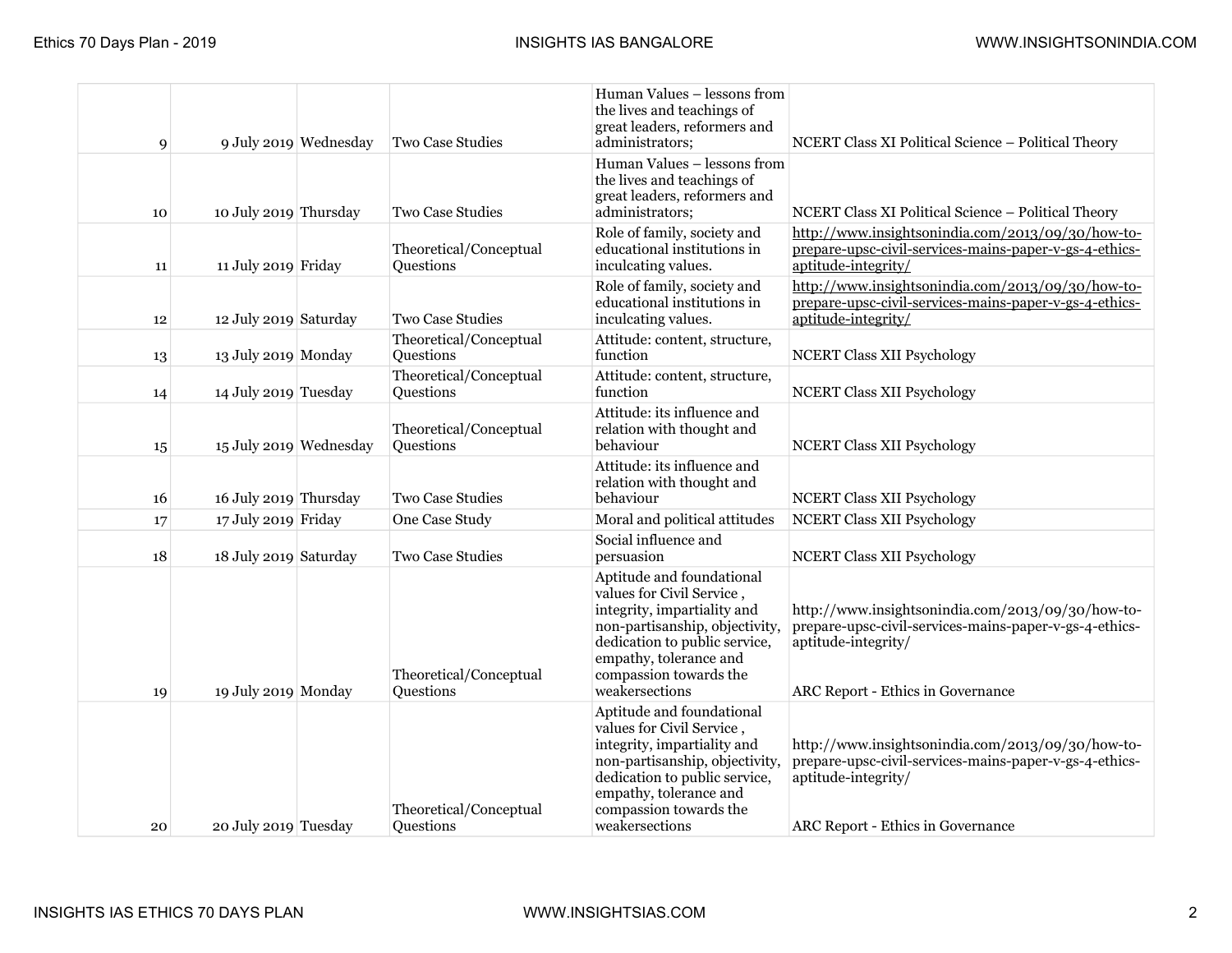| 21 | 21 July 2019 Wednesday | Theoretical/Conceptual Qs                    | Aptitude and foundational<br>values for Civil Service,<br>integrity, impartiality and<br>non-partisanship, objectivity,<br>dedication to public service,<br>empathy, tolerance and<br>compassion towards the<br>weakersections | http://www.insightsonindia.com/2013/09/30/how-to-<br>prepare-upsc-civil-services-mains-paper-v-gs-4-ethics-<br>aptitude-integrity/<br>ARC Report - Ethics in Governance |
|----|------------------------|----------------------------------------------|--------------------------------------------------------------------------------------------------------------------------------------------------------------------------------------------------------------------------------|-------------------------------------------------------------------------------------------------------------------------------------------------------------------------|
| 22 | 22 July 2019 Thursday  | <b>Two Case Studies</b>                      | Aptitude and foundational<br>values for Civil Service,<br>integrity, impartiality and<br>non-partisanship, objectivity,<br>dedication to public service,<br>empathy, tolerance and<br>compassion towards the<br>weakersections | http://www.insightsonindia.com/2013/09/30/how-to-<br>prepare-upsc-civil-services-mains-paper-v-gs-4-ethics-<br>aptitude-integrity/<br>ARC Report - Ethics in Governance |
| 23 | 23 July 2019 Friday    | <b>Two Case Studies</b>                      | Aptitude and foundational<br>values for Civil Service,<br>integrity, impartiality and<br>non-partisanship, objectivity,<br>dedication to public service,<br>empathy, tolerance and<br>compassion towards the<br>weakersections | http://www.insightsonindia.com/2013/09/30/how-to-<br>prepare-upsc-civil-services-mains-paper-v-gs-4-ethics-<br>aptitude-integrity/<br>ARC Report - Ethics in Governance |
| 24 | 24 July 2019 Saturday  | Theoretical/Conceptual<br>Questions          | Emotional intelligence-<br>concepts, and their utilities<br>and application in<br>administration and<br>governance.                                                                                                            | http://www.insightsonindia.com/2013/09/30/how-to-<br>prepare-upsc-civil-services-mains-paper-v-gs-4-ethics-<br>aptitude-integrity/<br>ARC Report - Ethics in Governance |
| 25 | 25 July 2019 Monday    | <b>Two Case Studies</b>                      | Emotional intelligence-<br>concepts, and their utilities<br>and application in<br>administration and<br>governance.                                                                                                            | http://www.insightsonindia.com/2013/09/30/how-to-<br>prepare-upsc-civil-services-mains-paper-v-gs-4-ethics-<br>aptitude-integrity/<br>ARC Report - Ethics in Governance |
| 26 | 26 July 2019 Tuesday   | Foreign<br>Thinkers/Philosophers based<br>Qs | Contributions of moral<br>thinkers and philosophers<br>from India and world.                                                                                                                                                   | NCERT Class XI Political Science - Political Theory                                                                                                                     |
| 27 | 27 July 2019 Wednesday | Foreign<br>Thinkers/Philosophers based<br>Qs | Contributions of moral<br>thinkers and philosophers<br>from India and world.                                                                                                                                                   | NCERT Class XI Political Science - Political Theory                                                                                                                     |
| 28 | 28 July 2019 Thursday  | Indian Thinkers/Philosophers<br>based Qs     | Contributions of moral<br>thinkers and philosophers<br>from India and world.                                                                                                                                                   | NCERT Class XI Political Science - Political Theory                                                                                                                     |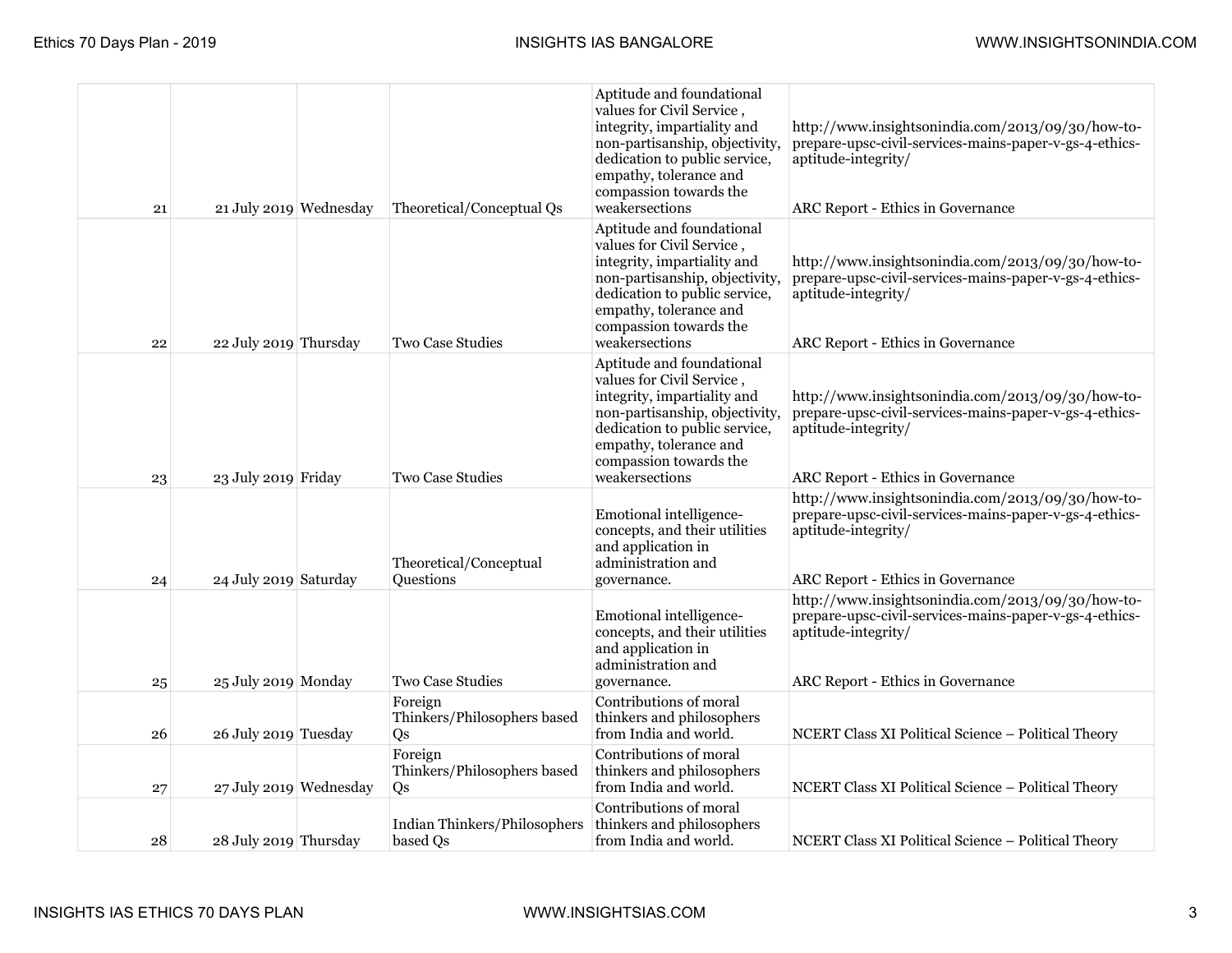| 29 | 29 July 2019 Friday     | Indian Thinkers/Philosophers<br>based Qs | Contributions of moral<br>thinkers and philosophers<br>from India and world.                                                                                               | NCERT Class XI Political Science - Political Theory                                                                                                                     |
|----|-------------------------|------------------------------------------|----------------------------------------------------------------------------------------------------------------------------------------------------------------------------|-------------------------------------------------------------------------------------------------------------------------------------------------------------------------|
| 30 | 30 July 2019 Saturday   | Quote Based Qs                           | Contributions of moral<br>thinkers and philosophers<br>from India and world.                                                                                               | NCERT Class XI Political Science - Political Theory                                                                                                                     |
| 31 | 31 July 2019 Monday     | Quote Based Qs                           | Contributions of moral<br>thinkers and philosophers<br>from India and world.                                                                                               | NCERT Class XI Political Science - Political Theory                                                                                                                     |
| 32 | 1 August 2019 Tuesday   | Theoretical/Conceptual<br>Questions      | Public/Civil service values<br>and Ethics in Public<br>administration: Status and<br>problems; ethical concerns<br>and dilemmas in government<br>and private institutions; | http://www.insightsonindia.com/2013/09/30/how-to-<br>prepare-upsc-civil-services-mains-paper-v-gs-4-ethics-<br>aptitude-integrity/<br>ARC Report - Ethics in Governance |
| 33 | 2 August 2019 Wednesday | Theoretical/Conceptual<br>Questions      | Public/Civil service values<br>and Ethics in Public<br>administration: Status and<br>problems; ethical concerns<br>and dilemmas in government<br>and private institutions; | http://www.insightsonindia.com/2013/09/30/how-to-<br>prepare-upsc-civil-services-mains-paper-v-gs-4-ethics-<br>aptitude-integrity/<br>ARC Report - Ethics in Governance |
| 34 | 3 August 2019 Thursday  | <b>Two Case Studies</b>                  | Public/Civil service values<br>and Ethics in Public<br>administration: Status and<br>problems; ethical concerns<br>and dilemmas in government<br>and private institutions; | http://www.insightsonindia.com/2013/09/30/how-to-<br>prepare-upsc-civil-services-mains-paper-v-gs-4-ethics-<br>aptitude-integrity/<br>ARC Report - Ethics in Governance |
| 35 | 4 August 2019 Friday    | Theoretical/Conceptual<br>Questions      | Laws, rules, regulations and<br>conscience as sources of<br>ethical guidance;                                                                                              | http://www.insightsonindia.com/2013/09/30/how-to-<br>prepare-upsc-civil-services-mains-paper-v-gs-4-ethics-<br>aptitude-integrity/                                      |
| 36 | 5 August 2019 Saturday  | Two Case Studies                         | Laws, rules, regulations and<br>conscience as sources of<br>ethical guidance;                                                                                              | http://www.insightsonindia.com/2013/09/30/how-to-<br>prepare-upsc-civil-services-mains-paper-v-gs-4-ethics-<br>aptitude-integrity/                                      |
| 37 | 6 August 2019 Monday    | Theoretical/Conceptual<br>Questions      | Accountability and ethical<br>governance                                                                                                                                   | http://www.insightsonindia.com/2013/09/30/how-to-<br>prepare-upsc-civil-services-mains-paper-v-gs-4-ethics-<br>aptitude-integrity/<br>ARC Report - Ethics in Governance |
|    |                         |                                          | Accountability and ethical                                                                                                                                                 | http://www.insightsonindia.com/2013/09/30/how-to-<br>prepare-upsc-civil-services-mains-paper-v-gs-4-ethics-<br>aptitude-integrity/                                      |
| 38 | 7 August 2019 Tuesday   | <b>Two Case Studies</b>                  | governance                                                                                                                                                                 | ARC Report - Ethics in Governance                                                                                                                                       |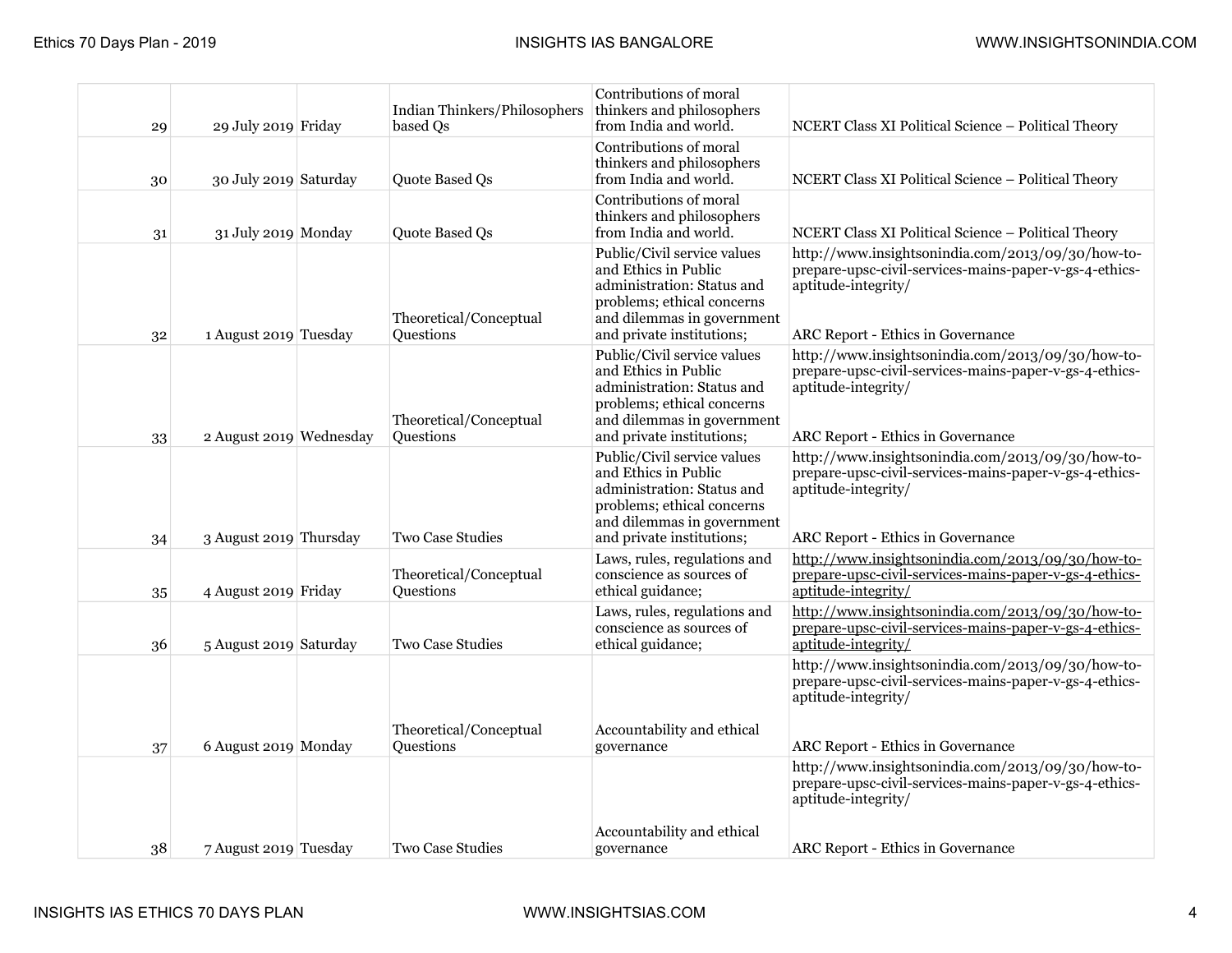|    |                          |                                     |                                                                                | http://www.insightsonindia.com/2013/09/30/how-to-<br>prepare-upsc-civil-services-mains-paper-v-gs-4-ethics-<br>aptitude-integrity/                                      |
|----|--------------------------|-------------------------------------|--------------------------------------------------------------------------------|-------------------------------------------------------------------------------------------------------------------------------------------------------------------------|
| 39 | 8 August 2019 Wednesday  | Theoretical/Conceptual<br>Questions | Strengthening of ethical and<br>moral values in governance;                    | ARC Report - Ethics in Governance                                                                                                                                       |
|    |                          |                                     |                                                                                | http://www.insightsonindia.com/2013/09/30/how-to-<br>prepare-upsc-civil-services-mains-paper-v-gs-4-ethics-<br>aptitude-integrity/                                      |
| 40 | 9 August 2019 Thursday   | <b>Two Case Studies</b>             | Strengthening of ethical and<br>moral values in governance;                    | <b>ARC Report - Ethics in Governance</b>                                                                                                                                |
| 41 | 10 August 2019 Friday    | Theoretical/Conceptual<br>Questions | Ethical issues in international<br>relations and funding                       | http://www.insightsonindia.com/2013/09/30/how-to-<br>prepare-upsc-civil-services-mains-paper-v-gs-4-ethics-<br>aptitude-integrity/                                      |
| 42 | 11 August 2019 Saturday  | One Case Study                      | Ethical issues in international<br>relations and funding                       | http://www.insightsonindia.com/2013/09/30/how-to-<br>prepare-upsc-civil-services-mains-paper-v-gs-4-ethics-<br>aptitude-integrity/                                      |
| 43 | 12 August 2019 Monday    | Theoretical/Conceptual<br>Questions | Corporate governance                                                           | http://www.insightsonindia.com/2013/09/30/how-to-<br>prepare-upsc-civil-services-mains-paper-v-gs-4-ethics-<br>aptitude-integrity/                                      |
| 44 | 13 August 2019 Tuesday   | One Case Study                      | Corporate governance                                                           | http://www.insightsonindia.com/2013/09/30/how-to-<br>prepare-upsc-civil-services-mains-paper-v-gs-4-ethics-<br>aptitude-integrity/                                      |
| 45 | 14 August 2019 Wednesday | Theoretical/Conceptual<br>Questions | Probity in Governance:<br>Concept of public service;                           | http://www.insightsonindia.com/2013/09/30/how-to-<br>prepare-upsc-civil-services-mains-paper-v-gs-4-ethics-<br>aptitude-integrity/<br>ARC Report - Ethics in Governance |
|    |                          |                                     | Probity in Governance:                                                         | http://www.insightsonindia.com/2013/09/30/how-to-<br>prepare-upsc-civil-services-mains-paper-v-gs-4-ethics-<br>aptitude-integrity/                                      |
| 46 | 15 August 2019 Thursday  | Two Case Studies                    | Concept of public service;                                                     | ARC Report - Ethics in Governance<br>http://www.insightsonindia.com/2013/09/30/how-to-                                                                                  |
| 47 | 16 August 2019 Friday    | Theoretical/Conceptual<br>Questions | Philosophical basis of<br>governance and probity                               | prepare-upsc-civil-services-mains-paper-v-gs-4-ethics-<br>aptitude-integrity/                                                                                           |
| 48 | 17 August 2019 Saturday  | Theoretical/Conceptual<br>Questions | Philosophical basis of<br>governance and probity                               | http://www.insightsonindia.com/2013/09/30/how-to-<br>prepare-upsc-civil-services-mains-paper-v-gs-4-ethics-<br>aptitude-integrity/                                      |
| 49 | 18 August 2019 Monday    | Theoretical/Conceptual<br>Questions | Information sharing and<br>transparency in government,<br>Right to Information | http://www.insightsonindia.com/2013/09/30/how-to-<br>prepare-upsc-civil-services-mains-paper-v-gs-4-ethics-<br>aptitude-integrity/                                      |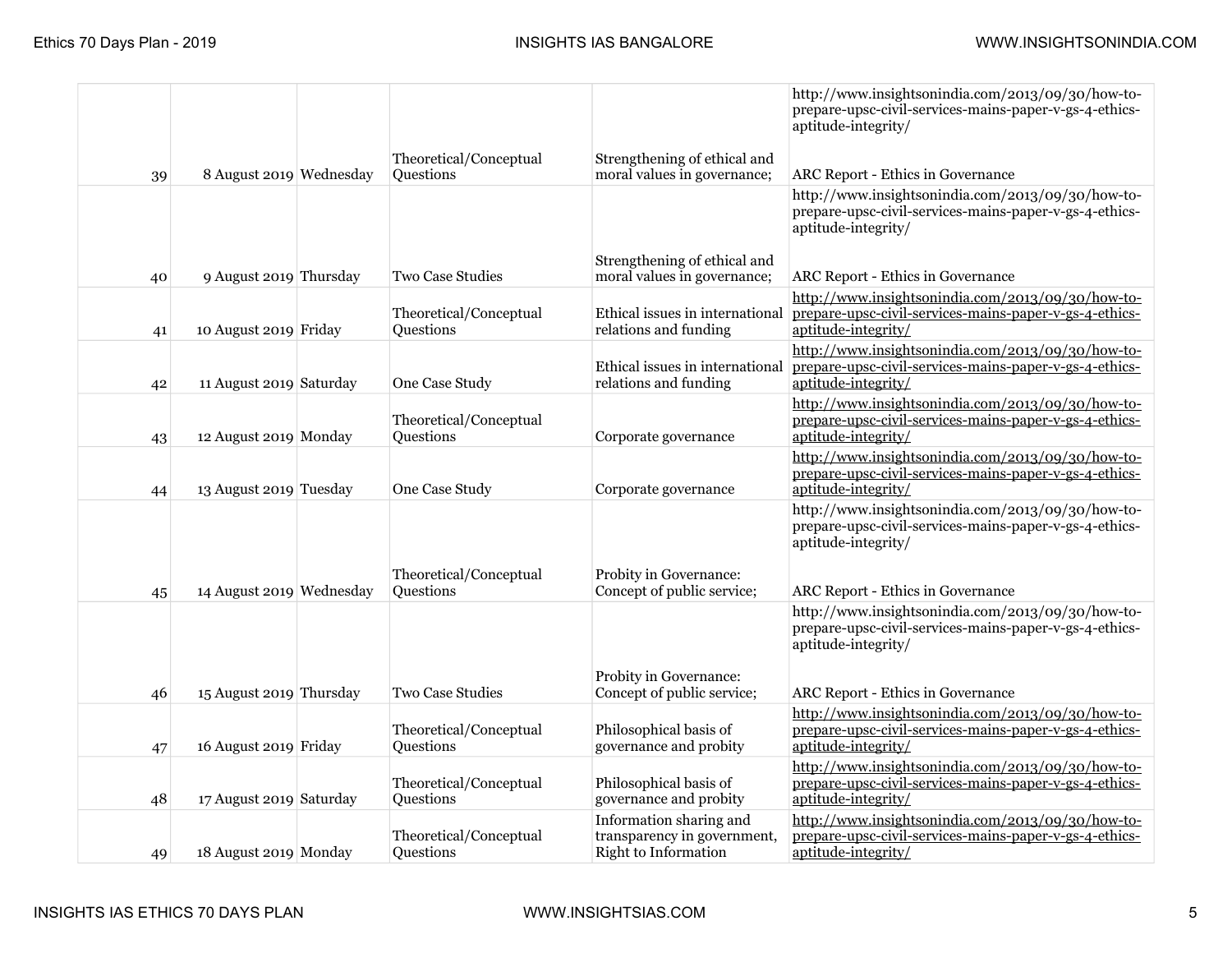| 50 | 19 August 2019 Tuesday   | Two Case Studies                    | Information sharing and<br>transparency in government,<br><b>Right to Information</b>                                                     | http://www.insightsonindia.com/2013/09/30/how-to-<br>prepare-upsc-civil-services-mains-paper-v-gs-4-ethics-<br>aptitude-integrity/                                             |
|----|--------------------------|-------------------------------------|-------------------------------------------------------------------------------------------------------------------------------------------|--------------------------------------------------------------------------------------------------------------------------------------------------------------------------------|
| 51 | 20 August 2019 Wednesday | Theoretical/Conceptual<br>Questions | Codes of Ethics, Codes of<br>Conduct, Citizen's Charters,<br>Work culture, Quality of<br>service delivery, Utilization of<br>public funds | http://www.insightsonindia.com/2013/09/30/how-to-<br>prepare-upsc-civil-services-mains-paper-v-gs-4-ethics-<br>aptitude-integrity/<br><b>ARC Report - Ethics in Governance</b> |
| 52 | 21 August 2019 Thursday  | Theoretical/Conceptual<br>Questions | Codes of Ethics, Codes of<br>Conduct, Citizen's Charters,<br>Work culture, Quality of<br>service delivery, Utilization of<br>public funds | http://www.insightsonindia.com/2013/09/30/how-to-<br>prepare-upsc-civil-services-mains-paper-v-gs-4-ethics-<br>aptitude-integrity/<br><b>ARC Report - Ethics in Governance</b> |
| 53 | 22 August 2019 Friday    | <b>Two Case Studies</b>             | Codes of Ethics, Codes of<br>Conduct, Citizen's Charters,<br>Work culture, Quality of<br>service delivery, Utilization of<br>public funds | http://www.insightsonindia.com/2013/09/30/how-to-<br>prepare-upsc-civil-services-mains-paper-v-gs-4-ethics-<br>aptitude-integrity/<br><b>ARC Report - Ethics in Governance</b> |
| 54 | 23 August 2019 Saturday  | Theoretical/Conceptual<br>Questions | Challenges of corruption.                                                                                                                 | http://www.insightsonindia.com/2013/09/30/how-to-<br>prepare-upsc-civil-services-mains-paper-v-gs-4-ethics-<br>aptitude-integrity/<br><b>ARC Report - Ethics in Governance</b> |
| 55 | 24 August 2019 Monday    | Two Case Studies                    | Challenges of corruption.                                                                                                                 | http://www.insightsonindia.com/2013/09/30/how-to-<br>prepare-upsc-civil-services-mains-paper-v-gs-4-ethics-<br>aptitude-integrity/<br><b>ARC Report - Ethics in Governance</b> |
| 56 | 25 August 2019 Tuesday   | Two Questions Daily                 | Revision of Day 1 to Day 3<br><b>Topics</b>                                                                                               |                                                                                                                                                                                |
| 57 | 26 August 2019 Wednesday | Two Questions Daily                 | Revision of Day 4 to Day 7<br><b>Topics</b>                                                                                               |                                                                                                                                                                                |
| 58 | 27 August 2019 Thursday  | Two Questions Daily                 | Revision of Day 8 to Day 11<br><b>Topics</b>                                                                                              |                                                                                                                                                                                |
| 59 | 28 August 2019 Friday    | <b>Two Questions Daily</b>          | Revision of Day 12 to Day 15<br><b>Topics</b>                                                                                             |                                                                                                                                                                                |
| 60 | 29 August 2019 Saturday  | Two Questions Daily                 | Revision of Day 16 to Day 20<br><b>Topics</b>                                                                                             |                                                                                                                                                                                |
| 61 | 30 August 2019 Monday    | <b>Two Questions Daily</b>          | Revision of Day 21 to Day 23<br><b>Topics</b>                                                                                             |                                                                                                                                                                                |